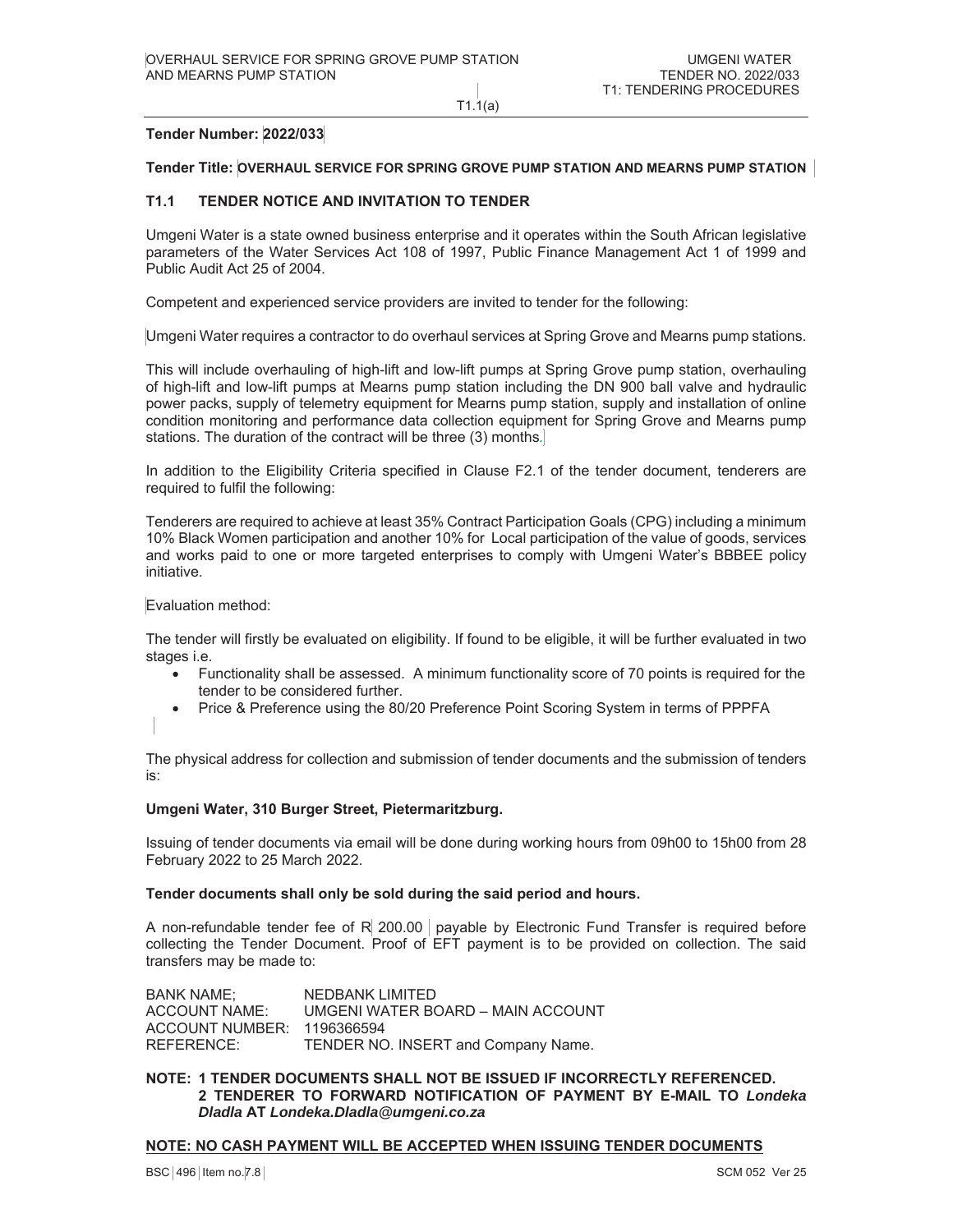T1.2(a)

Queries relating to the issue of these documents shall be addressed to: Ms Londeka Dladla, Tel No.: 033 341 1034 Fax No.033 341 1101: e-mail: Londeka.Dladla@umgeni.co.za

A compulsory clarification meeting with representatives of Umgeni Water shall take place at Mearns Pump station on 28 March 2022starting at11;00**.** 

No tender documents will be issued at the clarification meeting. Therefore, if tenderers pay during the collection period, they must ensure collection before the meeting.

Tenderers must ensure that they bring their documents to the clarification meeting for signing purposes. No concessions will be made for tenderers who do not have their tender documents in their possession.

The closing time for submission of tenders is **12h00** on 21 April 2022.

Tenders are to be deposited in the tender box located outside the main entrance at **Umgeni Water, 310 Burger Street, Pietermaritzburg**.

Persons aggrieved by decisions or actions taken by Umgeni Water, may lodge an appeal within 7 days of the date of the intention to award advertisement appearing in the relevant print media.

The appeal (clearly stating reasons for appeal) and queries with regard to the decision of award are to be directed, in writing only to the Supply Chain Management Office, Attention: Supply Chain Management Email: appeals@umgeni.co.za

Note that appeals not addressed to the abovementioned email will not be considered.

Umgeni Water's standard conditions of tender are available on Umgeni Water's website *www.umgeni.co.za/sustainable\_development/sud.asp* 

*For any other tender adverts, please visit this website.* 

*Umgeni Water Reserves the Right to Award the Contract In Whole or In Part*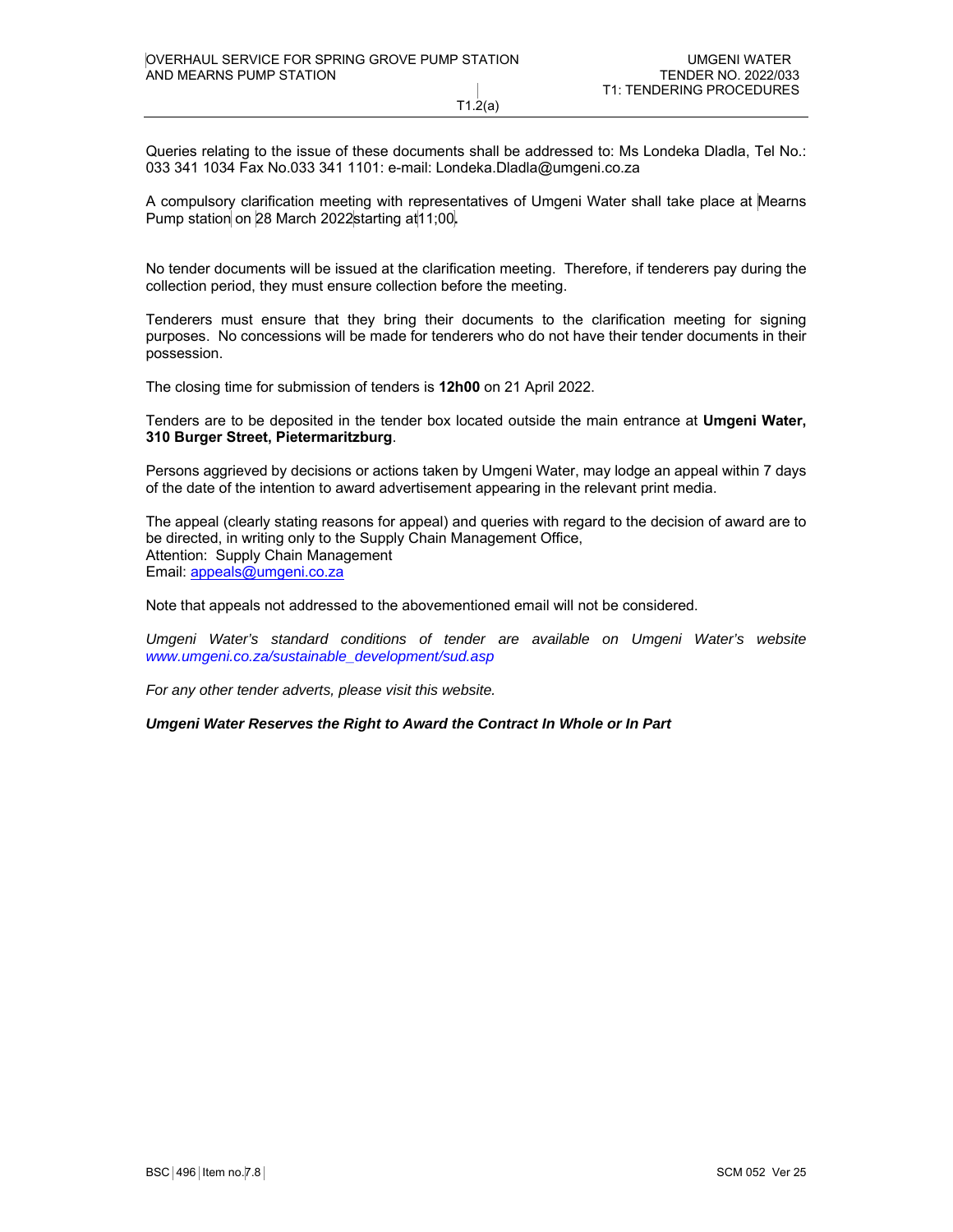

14 March 2022 Date:

| To: | <b>ALL TENDERERS</b> | From: <b>EMPLOYER'S AGENT</b><br>Londeka Diadia |  |
|-----|----------------------|-------------------------------------------------|--|
|-----|----------------------|-------------------------------------------------|--|

## **TENDER NO.: 2022/033**

## **OVERHAUL SERVICE FOR SPRING GROVE PUMP STATION AND MEARNS PUMP STATION**

## **ADDENDUM No. 1**

## **These notes constitute changes to the Tender Document**

- The collection period is extended to 25 March 2022.
- compulsory clarification meeting with representatives of Umgeni Water shall take place at Mearns Pump Station on 28 March at 11:00.
- The closing date for submission of tenders is extended to 21 April 2022.

Replace page T1.1 with T1.1(a) Replace page T1.2 with T1.2(a)

## *Acknowledgement of this Addendum:*

Tenderers are to acknowledge receipt of this Addendum by,

- 1. Filling in the required information in Table T2.2.19 on Page T2.49 of the Returnable Documents of Volume 1;
- 2. Signing the Addendum Acknowledgement Form below and attaching the signed copy to Table T2.2.19; and
- 3. Returning the signed Addendum Acknowledgement Form via e-mail to Londeka.Dladla@umgeni.co.za

Yours faithfully

................................................ Londeka Dladla